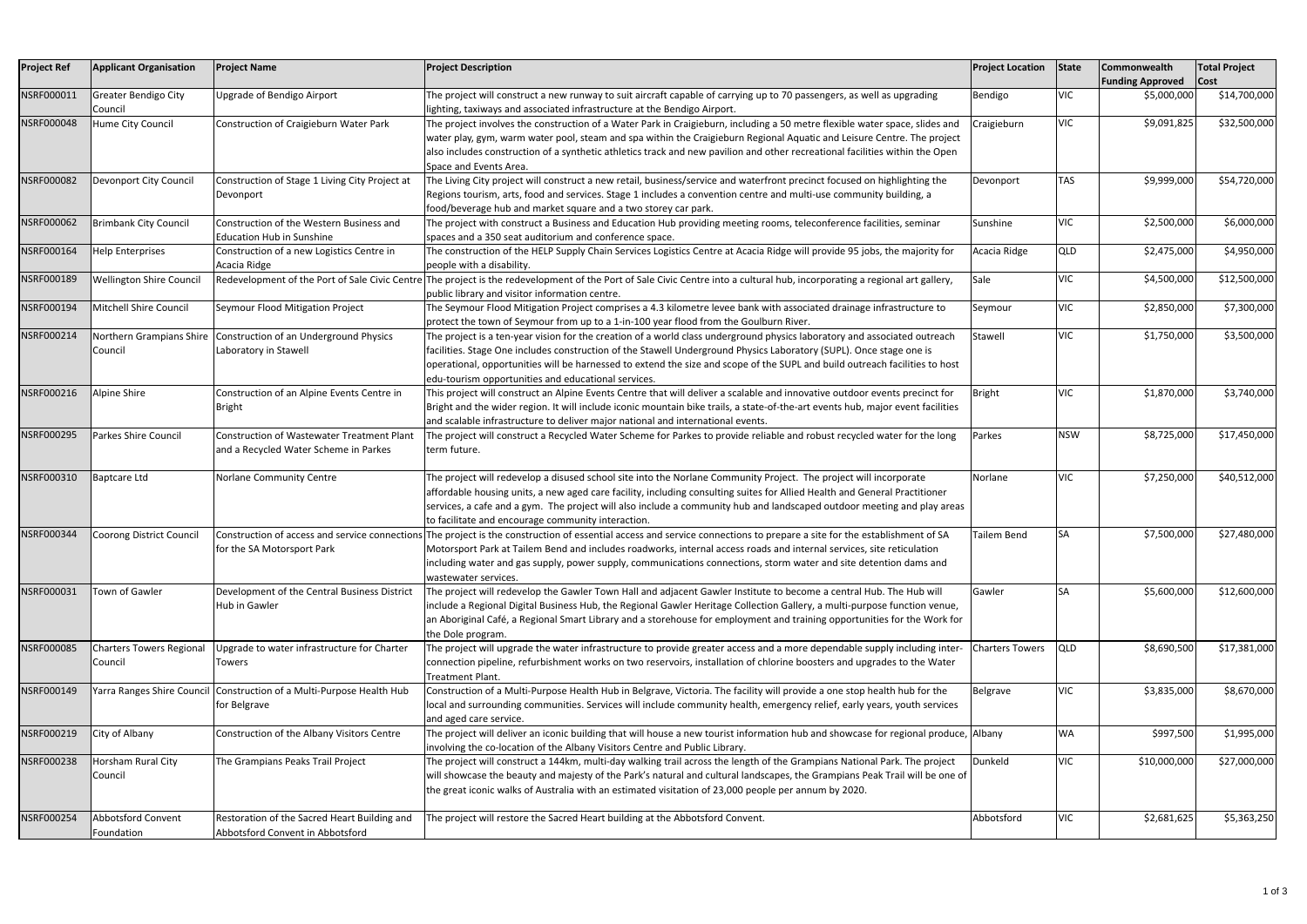| <b>Project Ref</b> | <b>Applicant Organisation</b>             | <b>Project Name</b>                                                                               | <b>Project Description</b>                                                                                                                                                                                                                                                                                                                                                                                                                                                                                                                                              | <b>Project Location</b> | State      | Commonwealth<br><b>Funding Approved</b> | <b>Total Project</b><br> Cost |
|--------------------|-------------------------------------------|---------------------------------------------------------------------------------------------------|-------------------------------------------------------------------------------------------------------------------------------------------------------------------------------------------------------------------------------------------------------------------------------------------------------------------------------------------------------------------------------------------------------------------------------------------------------------------------------------------------------------------------------------------------------------------------|-------------------------|------------|-----------------------------------------|-------------------------------|
| NSRF000262         | Mareeba Shire Council                     | Upgrade of Wastewater Treatment Plant in<br>Mareeba                                               | The project will upgrade the wastewater treatment plant in Mareeba to increase its capacity and to meet environmental<br>regulatory standards.                                                                                                                                                                                                                                                                                                                                                                                                                          | Mareeba                 | <b>QLD</b> | \$6,000,000                             | \$15,052,760                  |
| NSRF000298         | CareWest Incorporated                     | Redevelopment of CareWest Community<br>Connection Centre in Orange.                               | Creation of a multipurpose community centre incorporating co-located health and social services for disadvantaged<br>individuals in the region.                                                                                                                                                                                                                                                                                                                                                                                                                         | Orange                  | <b>NSW</b> | \$747,000                               | \$1,495,000                   |
| NSRF000442         | Dubbo City Council                        | Upgrade of Cattle Sale Facilities at the Dubbo<br><b>Regional Livestock Markets</b>               | The project will upgrade and expand the cattle sale facilities at the Dubbo Regional Livestock Markets.                                                                                                                                                                                                                                                                                                                                                                                                                                                                 | Dubbo                   | <b>NSW</b> | \$3,290,875                             | \$6,581,750                   |
| NSRF000017         | Karmai Community<br>Children's Centre Inc | Construction of an Integrated Children's<br>Centre at Korumburra                                  | The project will construct an integrated children's centre to provide childcare, kindergarten and after school care services.                                                                                                                                                                                                                                                                                                                                                                                                                                           | Korumburra              | VIC        | \$1,600,000                             | \$5,345,000                   |
| NSRF000104         | <b>Midcoast County Council</b>            | Nabiac Inland Dune Aquifer Supply System<br>Project                                               | The project will complete the Nabiac Inland Dune Aquifer Supply System including upgrade of the Nabiac Water Treatment  Nabiac<br>Plant, the Darawank Reservoir pump station and electrical and telecommunications services linking the components to the<br>existing Manning District Water Supply Scheme.                                                                                                                                                                                                                                                             |                         | <b>NSW</b> | \$9,600,000                             | \$19,200,000                  |
| NSRF000148         |                                           | City of Greater Dandenong Development of Tatterson Park Sport and<br>Community Hub in Keysborough | A multi-purpose sporting hub will be developed at Tatterson Park to comprise existing infrastructure plus a new Sporting<br>and Community Pavilion and synthetic playing pitch to cater for the growing needs of the south east region of Victoria.                                                                                                                                                                                                                                                                                                                     | Keysborough             | <b>VIC</b> | \$4,865,150                             | \$9,730,300                   |
| NSRF000283         | Wingecarribee Shire<br>Council            | Moss Vale Enterprise Corridor                                                                     | The project will upgrade and realign Berrima Road (MR 372), the only B-double, High Mass Limit approved road linking<br>Moss Vale with the Hume Highway. The project will eliminate the existing rail level crossing and replace it with a rail<br>overbridge, and replace the existing T-junction intersection at Berrima Road and Taylor Avenue wih a B-triple capacity<br>roundabout. The project addresses transport and logistical access, capacity, productivity and safety issues represented by<br>the current level rail crossing and T-junction intersection. | Berrima                 | <b>NSW</b> | \$4,602,596                             | \$9,205,193                   |
| NSRF000410         | Dorset Council                            | Construction of the North-East Rail Trail from<br>Launceston to Scottsdale                        | The project will construct a 70km multi-use trail along the disused rail corridor from Launceston to Scottsdale.                                                                                                                                                                                                                                                                                                                                                                                                                                                        | Lilydale                | <b>TAS</b> | \$1,470,000                             | \$2,942,000                   |
| NSRF000190         | Shire of Mt Marshall                      | Redevelopment of the Multipurpose Complex<br>in Bencubbin                                         | Development of the Bencubbin Multipurpose Complex to create a multifunctional sporting and community space in the<br>Wheatbelt region that will support regional sporting events, workshops, functions and commercial activities.                                                                                                                                                                                                                                                                                                                                       | Bencubbin               | <b>WA</b>  | \$990,000                               | \$2,760,000                   |
| NSRF000430         | Maroondah City Council                    | Construct a Centre for Regional Knowledge<br>and Innovation at Ringwood                           | The project involves the construction of a new library, learning and cultural centre in the new Ringwood Town Square<br>precinct.                                                                                                                                                                                                                                                                                                                                                                                                                                       | Ringwood                | <b>VIC</b> | \$3,000,000                             | \$7,700,000                   |
| NSRF000003         | Casey City Council                        | Construction of a Regional Arts Centre at<br>Narre Warren                                         | The project will construct a Regional Arts Centre, including a theatre, studio space, function centre and regional art gallery.                                                                                                                                                                                                                                                                                                                                                                                                                                         | Narre Warren            | <b>VIC</b> | \$10,000,000                            | \$55,000,000                  |
| NSRF000026         | Goulburn Mulwaree<br>Council              | in Goulburn                                                                                       | Construction of a Wastewater Treatment Plant The project is Stage 1 construction of a new state of the art, 33,000 equivalent persons wastewater treatment plant<br>including a pump station and rising main to distribute reuse water for irrigation and industry, irrigation infrastructure for<br>reuse water at the racecourse and sporting fields, a discharge point to Wollondilly River and overhead standpipes for<br>access to reuse water.                                                                                                                    | Goulburn                | <b>NSW</b> | \$10,000,000                            | \$40,000,000                  |
|                    | NSRF000106   Mount Isa City Council       | Upgrade of Stage 2A Sewer Augmentation at<br>Mount Isa                                            | The project will upgrade the Waste Water Reclamation Plant to improve the quality of the treated effluent to meet the<br>current licence conditions as well as 'Class A' standard required for human health protection.                                                                                                                                                                                                                                                                                                                                                 | Mount Isa               | <b>QLD</b> | \$2,515,000                             | \$5,030,000                   |
| NSRF000171         | <b>Wodonga City Council</b>               | Upgrade Wodonga City Heart Infrastructure<br>Project                                              | The City Heart Infrastructure Project delivers key public infrastructure for the Wodonga Central Business Area<br>Revitalisation Project, with the construction of public open spaces at Richardson Park and the Promenade, and key<br>connections through the reconstruction of High and South Streets and extension of Havelock Street.                                                                                                                                                                                                                               | Wodonga                 | <b>VIC</b> | \$10,000,000                            | \$20,764,660                  |
| NSRF000244         | Shire of Serpentine<br>Jarrahdale         | in Byford                                                                                         | Construction and fit-out of commercial kitchen Construction and fit-out of a commercial kitchen at the Byford Country Club.                                                                                                                                                                                                                                                                                                                                                                                                                                             | Byford                  | <b>WA</b>  | \$245,000                               | \$683,100                     |
| NSRF000278         | Pathfinders Ltd                           | Upgrade of Youth Accommodation and<br>Support Centre at Armidale and Glen Innes                   | The project will upgrade two buildings, one in Armidale and one in Glen Innes, into youth accommodation and support<br>facilities.                                                                                                                                                                                                                                                                                                                                                                                                                                      | Armidale                | <b>NSW</b> | \$500,000                               | \$1,058,500                   |
| NSRF000394         | Cardinia Shire Council                    | Construction of a Community Hub at Emerald                                                        | The project will upgrade and extend the existing two-storey Mechanics Hall to include a new commercial kitchen, space<br>and facilities for University of the Third Age (U3A) and the Men's Shed, new foyer/entry, art display space and local tourism<br>nformation on the ground floor. The first floor will provide space for 3MDR Community Radio and a versatile meeting<br>space.                                                                                                                                                                                 | Emerald                 | VIC        | \$1,500,000                             | \$5,697,259                   |
| NSRF000422         | <b>Gosford City Council</b>               | Infrastructure upgrade of the Somersby<br><b>Industrial Park</b>                                  | Infrastructure upgrade of the Somersby Industrial Park, including construction of new road works, stormwater, sewer and<br>water mains infrastructure.                                                                                                                                                                                                                                                                                                                                                                                                                  | Somersby                | <b>NSW</b> | \$10,000,000                            | \$28,726,200                  |
| NSRF000061         | City of Darwin                            | Construction of Stage 1 of the Parap Leisure<br>and Sports Centre                                 | The Parap Leisure and Sports Centre will provide a modern, integrated aquatic and sporting facility. Stage 1 will include the Parap<br>construction of a 50 metre FINA standard pool and a 25 metre multipurpose pool.                                                                                                                                                                                                                                                                                                                                                  |                         | <b>NT</b>  | \$4,483,000                             | \$8,966,000                   |
| NSRF000117         | Shire of Moyne                            | Port Fairy Waterfront Development Project                                                         | The project will redevelop the waterfront to provide a vibrant new asset featuring a dedicated space to showcase and sell<br>local and regional produce, a waterfront restaurant, an al fresco area with fresh local seafood and produce outlet.                                                                                                                                                                                                                                                                                                                        | Port Fairy              | <b>VIC</b> | \$1,425,000                             | \$2,850,000                   |
| NSRF000154         | Corowa Shire Council                      | Upgrade of the Mulwala Industrial Estate<br>Development                                           | The Mulwala Industrial Estate Development project will upgrade existing infrastructure and extend an industrial estate to<br>enable new business expansion and diversification whilst rectifying major drainage issues.                                                                                                                                                                                                                                                                                                                                                 | Mulwala                 | <b>NSW</b> | \$655,676                               | \$2,033,740                   |